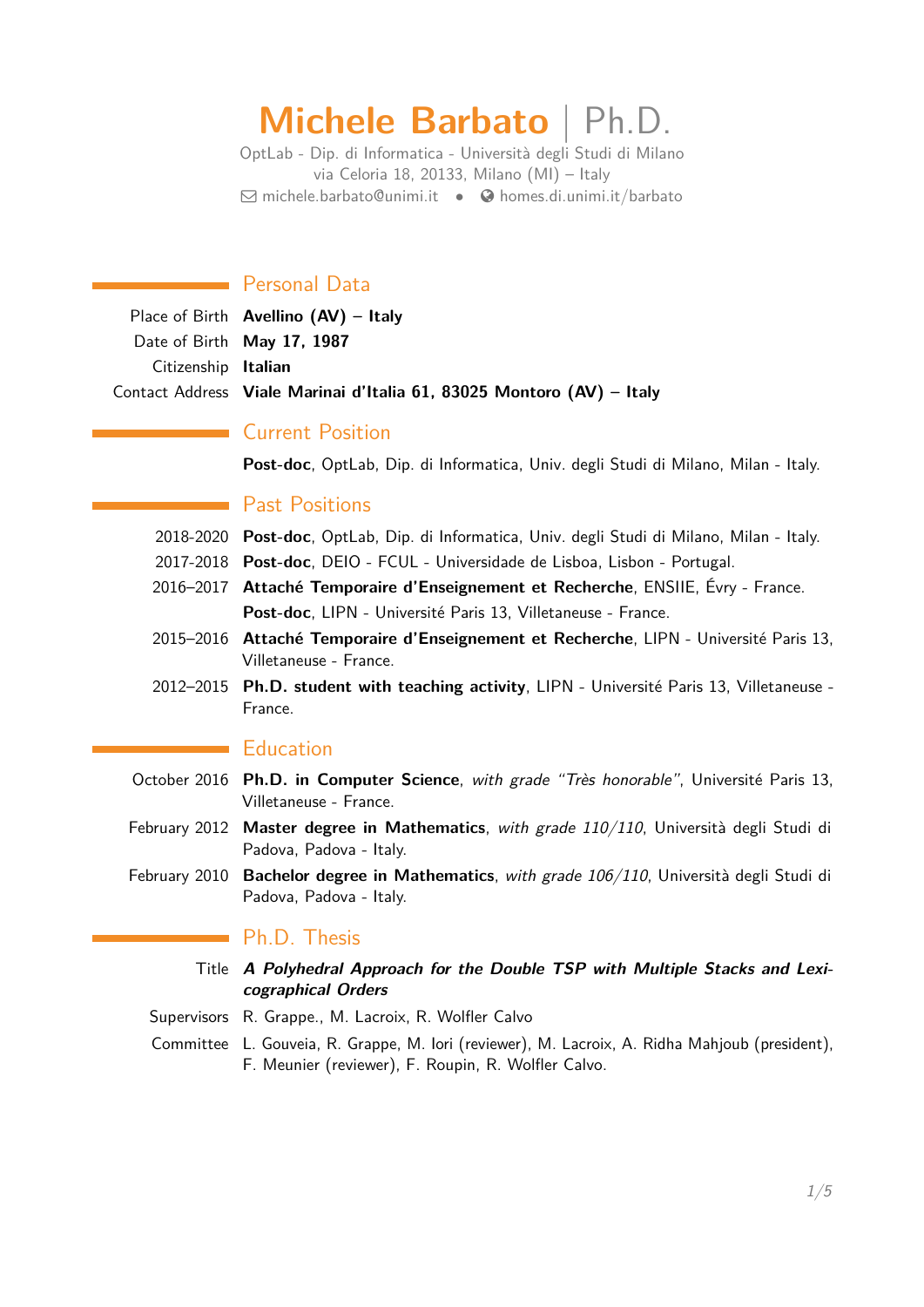# Research Interests

**Design and Experimental Analysis of Optimization Algorithms** • **Combinatorial Optimization** • **Graph Theory** • **Linear Programming** • **Polyhedral Theory**

## Current Research Activity

Simultaneuous feature and outlier detection via MIPs: design of MIP-based resolution methods for the sparse linear regression problem in presence of outliers. Diffusion control with interdiction: design of ILP/QP models and of heuristic/exact resolution algorithms for the optimal control of diffusive phenomena on networks via network interdiction actions. Warehouse management: complexity analysis, design of ILP models and of heuristics for the optimization of automated warehouses. Routing problems: design of ILP models, strengthening inequalities and related resolution methods for problems involving synchronization of routes Polyhedral Theory: (box-)total dual integrality of systems of inequalities associated with combinatorial structures in specific graph classes  $(e.g.,$  multicuts in series–parallel graphs, digraph kernels, stable matchings in bipartite graphs).

## Publications and Accepted Articles

Journal **Box-Total Dual Integrality and Edge-Connectivity**, with R. Grappe, M. Lacroix, E. Lancini. In press for Mathematical Programming (available on-line since January 30th 2022).

DOI: <https://doi.org/10.1007/s10107-021-01743-x>

- Journal **Monopolar Graphs: Complexity of Computing Classical Graph Parameters**, with D. Bezzi. In: Discrete Applied Mathematics, 291, pp. 277–285 (2021). DOI: <https://doi.org/10.1016/j.dam.2020.12.023>
- Journal **The Schrijver System of the Flow Cone in Series-Parallel Graphs**, with E. Lancini, R. Grappe, M. Lacroix, R. Wolfler Calvo. In: Discrete Applied Mathematics, 308, pp. 162–167 (2022). DOI: <https://doi.org/10.1016/j.dam.2020.03.054>

- Journal **Lexicographical polytopes**, with R. Grappe, M. Lacroix, C. Pira. In: Discrete Applied Mathematics, 240, pp. 3–7 (2018). DOI: <https://doi.org/10.1016/j.dam.2017.04.022>
- Journal **Polyhedral Results and a Branch-and-Cut Algorithm for the Double Traveling Salesman Problem with Multiple Stacks**, with R. Grappe, M. Lacroix, R. Wolfler Calvo. In: Discrete Optimization, 21, pp. 25–41 (2016). DOI: <https://doi.org/10.1016/j.disopt.2016.04.005>
- Proceeding **Synchronized Pickup and Delivery Problems with Connecting FIFO Stack**, with A. Ceselli, N. Facchinetti. In: Graphs and Combinatorial Optimization: from Theory to Applications. AIRO Springer Series, Vol. 5, pp. 237–249 (2021). DOI: [https://doi.org/10.1007/978-3-030-63072-0\\_19](https://doi.org/10.1007/978-3-030-63072-0_19)
- Proceeding **On** *k***-Edge-Connected Polyhedra: Box-TDIness in Series-Parallel Graphs**, with E. Lancini, R. Grappe, M. Lacroix. In: Proceedings of 6th International Symposium on Combinatorial Optimization (ISCO). Lecture Notes in Computer Science, Vol. 12176, pp. 27-41 (2020). DOI: [https://doi.org/10.1007/978-3-030-53262-8\\_3](https://doi.org/10.1007/978-3-030-53262-8_3)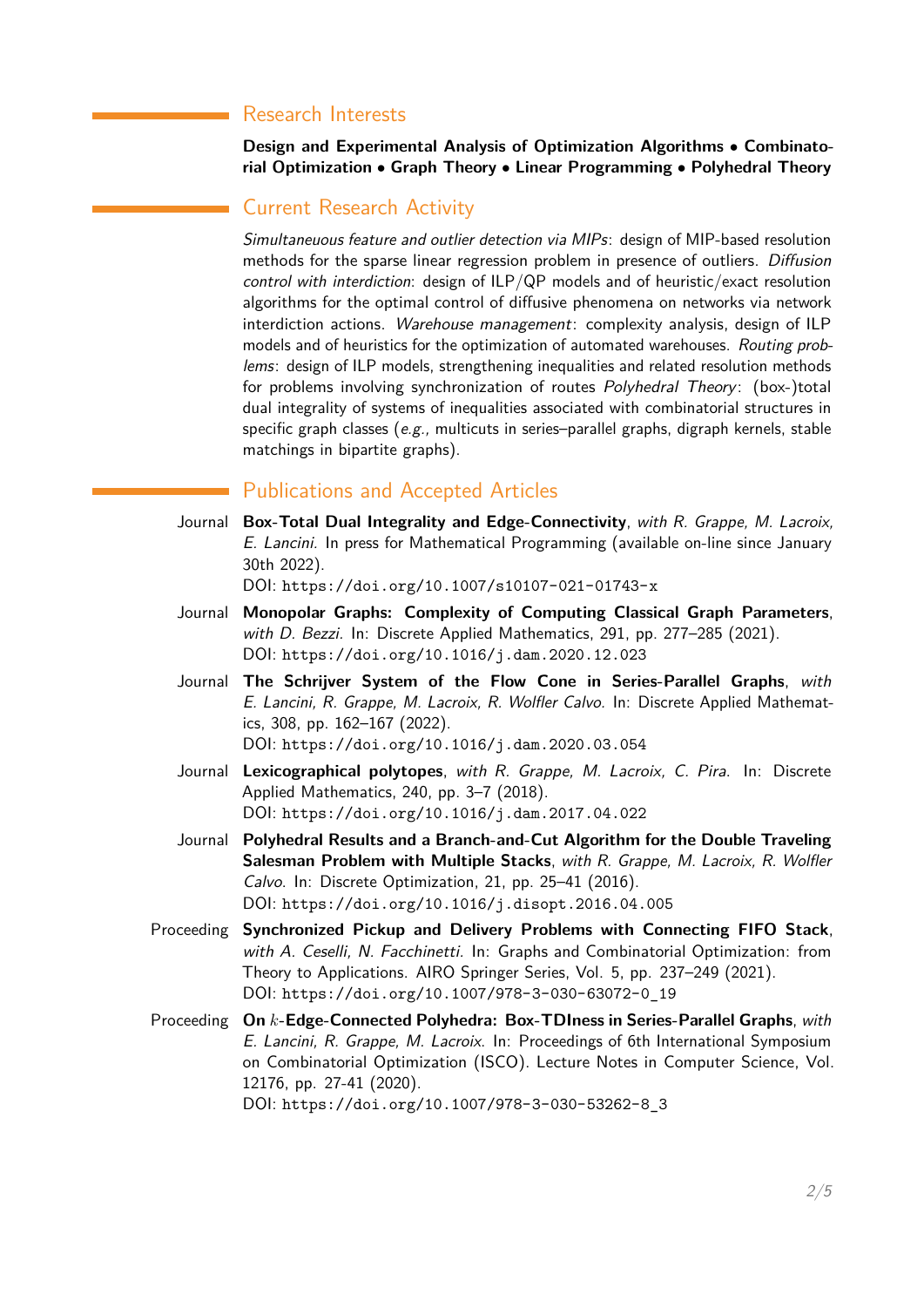- Proceeding **Evaluating Automated Storage and Retrieval System Policies with Simulation and Optimization**, with A. Ceselli, M. Premoli. In: Advances in Optimization and Decision Science for Society, Services and Enterprises. AIRO Springer Series, Vol. 3 pp 127–137 (2019). DOI: [https://doi.org/10.1007/978-3-030-34960-8\\_12](https://doi.org/10.1007/978-3-030-34960-8_12)
- Proceeding **Paths and Matchings in an Automated Warehouse**, with A. Ceselli, A. Righini. In: Advances in Optimization and Decision Science for Society, Services and Enterprises. AIRO Springer Series, Vol. 3 pp 151–159 (2019). DOI: [https://doi.org/10.1007/978-3-030-34960-8\\_14](https://doi.org/10.1007/978-3-030-34960-8_14)
- Proceeding **A Computational Evaluation of Online ATSP Algorithms**, with A. Ceselli, F. Mosconi. In: Advances in Optimization and Decision Science for Society, Services and Enterprises. AIRO Springer Series, Vol. 3 pp 471–481 (2019). DOI: [https://doi.org/10.1007/978-3-030-34960-8\\_41](https://doi.org/10.1007/978-3-030-34960-8_41)

Proceeding **A Set Covering Approach for the Double Traveling Salesman Problem with Multiple Stacks**, with R. Grappe, M. Lacroix, R. Wolfler Calvo. In: Proceedings of 4th International Symposium on Combinatorial Optimization (ISCO). Lecture Notes in Computer Science, Vol. 9849 pp. 260–272 (2016). DOI: [https://doi.org/10.1007/978-3-319-45587-7\\_23](https://doi.org/10.1007/978-3-319-45587-7_23)

# **Other Manuscripts**

- Under Review **On the impact of resource relocation in facing health emergencies**, with A. Ceselli, M. Premoli. Submitted to European Journal of Operational Research.
	- Submitted **Improved Simultaneous Feature Selection and Outlier Detection under** *`*<sup>1</sup> **Norm**, with A. Ceselli. Submitted to European Journal of Operational Research.
	- Submitted **A polynomial-time dynamic programming algorithm for an optimal picking problem in automated warehouses**, with A. Ceselli, G Righini. Submitted to Journal Scheduling.
- In preparation **Enhancing AS/RS Policies: a Methodology Combining Descriptive and Prescriptive Models**, with A. Ceselli, M. Premoli.
- In preparation **The Hamiltonian** *p***-Median Problem: Polyhedral Results and Branch-and-Cut Algorithm**, with L. Gouveia.
- Seminar Note **Cheapest Routes with Integer Linear Programming**, Univ. degli Studi di Padova.

# Computer Skills

Optimization **CPLEX, Gurobi, JuMP** Programming **Software** Languages **C, C++, Python, Julia**

### Languages

| English <b>Fluent</b> |                        |                         | French <b>Proficiency</b> |
|-----------------------|------------------------|-------------------------|---------------------------|
|                       | Italian Native speaker | Portuguese <b>Basic</b> |                           |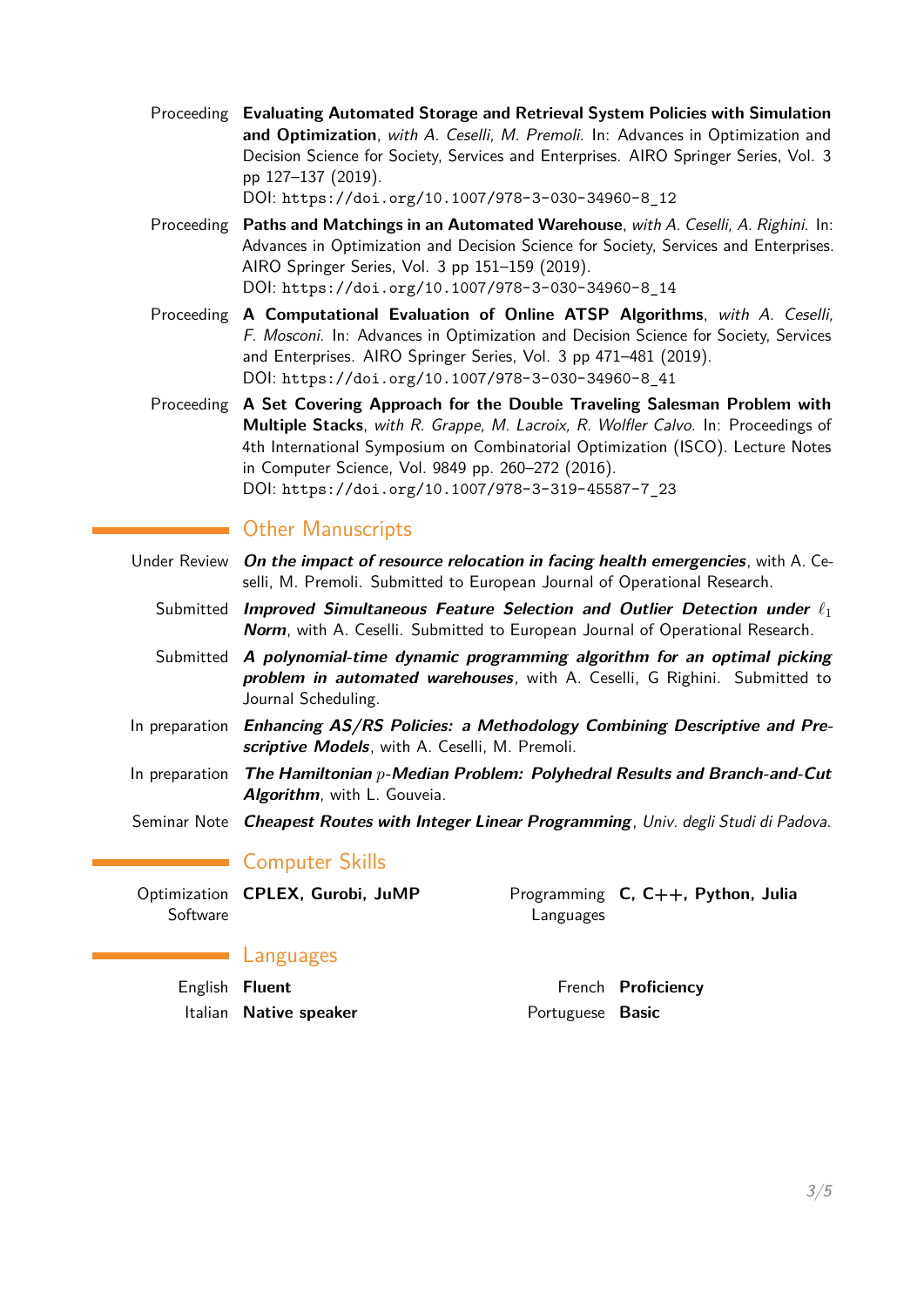## **I**nvited Talks

- November 25, 2016 **Polyhedral Results and a Branch–and–Cut Algorithm for the Double Traveling Salesman Problem with Multiple Stacks**, Universidade de Lisboa, Lisbon - Portugal.
	- October 10, 2014 **Lexicographical Polytopes**, LIX–École Polytechnique, Palaiseau France.

## Talks in Conferences and Workshops

- June 24 2022 **The Hamiltonian p-Median Problem: Polyhedral Results and Branch-and-Cut Algorithm**, 3rd Workshop on Combinatorial Optimization, online.
- June 14 2022 **Multi-Purpose Machine Scheduling: An Application to Smart Cosmetic Manu- facturing**, 15th Workshop on Models and Algorithms for Planning and Scheduling (MAPSP 2022), Oropa - Italy.
- May 18 2022 **The Hamiltonian p-Median Problem: Polyhedral Results and Branch-and-Cut Algorithm**, 7th International Symposium on Combinatorial Optimization, online.
- November 19 2020 **Combining epidemiologic and clustering models to limit the spreading of pandemic diseases**, ODS 2019 – Meeting of AIRO, online.
- September 14 2020 **Synchronized Pickup and Delivery Problems with Connecting FIFO Stack**, 18th Cologne-Twente Workshop on Graphs and Combinatorial Optimization, online.
- September 7, 2019 **A Computational Evaluation of Online ATSP Algorithms**, ODS 2019 49th AIRO Meeting, Genova - Italy.
	- March 28, 2019 **Monopolar Graphs: Complexity of Computing Classical Graph Parameters**, 3rd AIRO Young Workshop, Rome - Italy.
- September 7, 2017 **New inequalities and formulations for the double TSP with multiple stacks**, Optimization 2017, Lisbon - Portugal.
	- July 11, 2017 **A new model and strengthening inequalities for the double TSP with multiple stacks** , VeRoLog 2017, Amsterdam - Netherlands.
- February 22, 2017 **Polyhedral Results on the Double TSP with Multiple Stacks**, ROADEF 2017, Metz - France.
- October 14, 2016 **Polyhedral Results and a Branch-and-Cut Algorithm for the Double TSP with Multiple Stacks**, Workshop "Problèmes d'ordonnancement et de routing intégrés", Tours - France.
	- May 17, 2016 **A Set Cover Approach for the Double Traveling Salesman Problem with Multiple Stacks**, 4th International Symposium on Combinatorial Optimization, Vietri sul Mare - Italy.
	- July 30, 2014 **Bounded revlex polytopes**, Recent Advances in Linear Optimization, Paris France.
- February 27, 2014 **An exact method for solving the Double Traveling Salesman Problem with two stacks**, ROADEF 2014, Bordeaux - France.

## Other Attended Conferences and Schools

- 2022 **ISCO Spring School on Quantum Algorithms for Optimization**, on-line.
- 2021 **5th AIRO Young Workshop**, on-line.
- 2020 **4th AIRO Young Workshop**, Bolzano Italy.
- 2018 **7th Winter School on Network Optimization**, Lisbon Portugal.